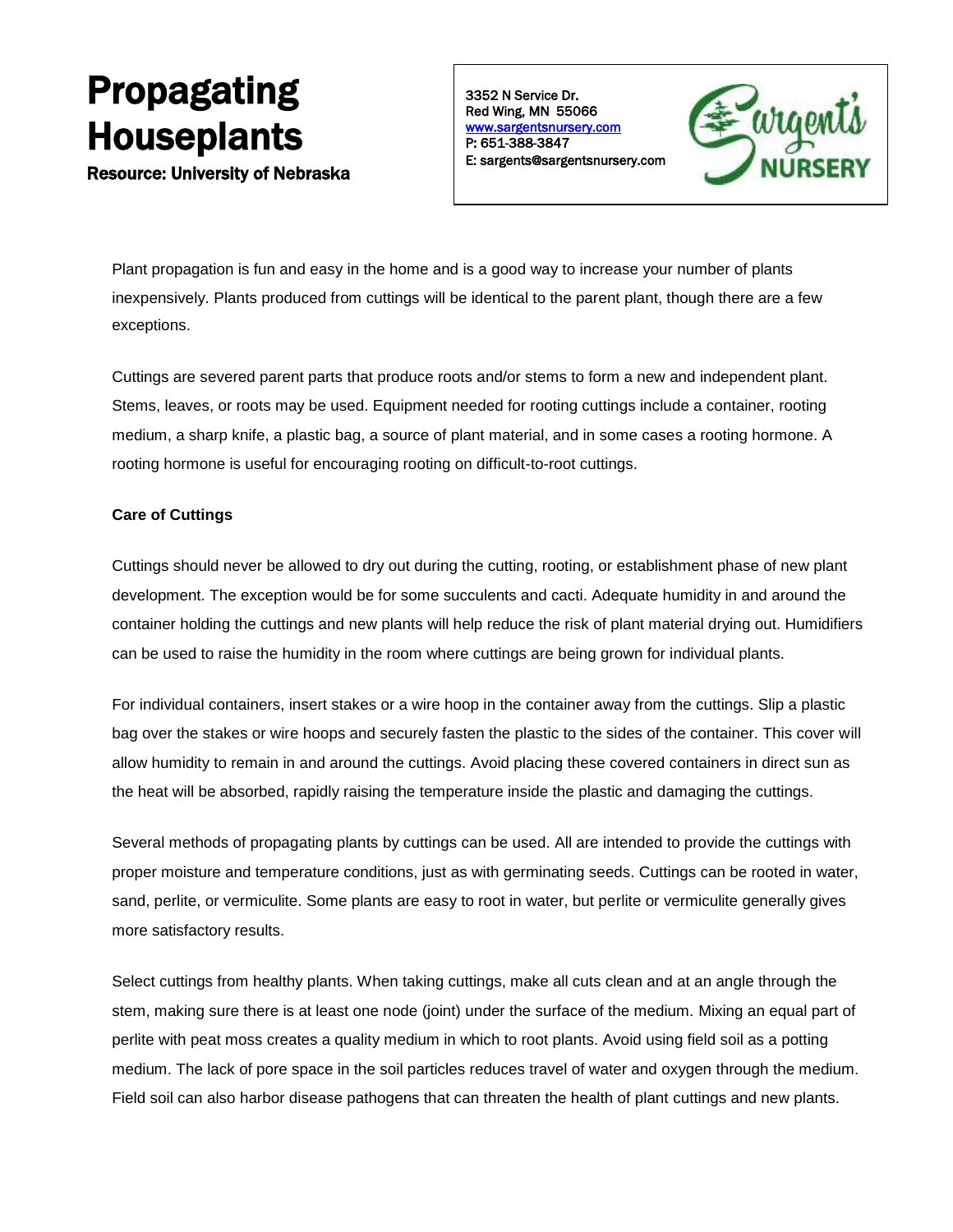| Table I. List of common house plants and methods for propagating them. Some |
|-----------------------------------------------------------------------------|
| species (spp) may be propagated by more than one method.                    |

| African Violet (Saintpaulia spp)                           | Seeds; whole leaf cuttings; division                   |
|------------------------------------------------------------|--------------------------------------------------------|
| Aloe (Aloe spp)                                            | Division                                               |
| Arrowhead (Syngonium spp)                                  | Root cuttings that include a leaf node                 |
| <b>Bloodleaf or Beefsteak Plant</b><br>(Iresine spp)       | Tip cuttings                                           |
| <b>Boston Fern (Nephrolepis</b><br>exaltata bostoniensis)  | Division; runners                                      |
| Bromeliad (Many types)                                     | Division                                               |
| Cactus (Many types)                                        | Seeds; whole leaf cuttings                             |
| Caladium (Caladium spp)                                    | Division                                               |
| <b>Christmas Cactus</b><br>(Zygocactus spp)                | <b>Tip cuttings</b>                                    |
| Croton (Codiaeum spp)                                      | Seeds; tip cuttings; air layering                      |
| Devil's Backbone (Pedilanthus<br>tithymaloides variegatus) | <b>Stem cuttings</b>                                   |
| Dracaena, Red-marginated (D.<br>marginata)                 | Stem cuttings; air layering; cane<br>cuttings          |
| Dracaena, Masange's (D.<br>fragrans mauangeana)            | Stem cuttings; air layering; cane<br>cuttings          |
| Dracaena, Ribbon (D.<br>sanderiana)                        | Stem cuttings; air layering; cane<br>cuttings          |
| Dracaena, Gold Dust (D.<br>godseffiana)                    | Stem cuttings; air layering; cane<br>cuttings          |
| Dumbcane (Dieffenbachia spp)                               | Tip cuttings; cane cuttings; air layering;<br>division |
| English Ivy (Hedera helix)                                 | Leaf bud cuttings                                      |
| False Aralia (Dizygotheca spp)                             | Seeds; air layering; stem cuttings                     |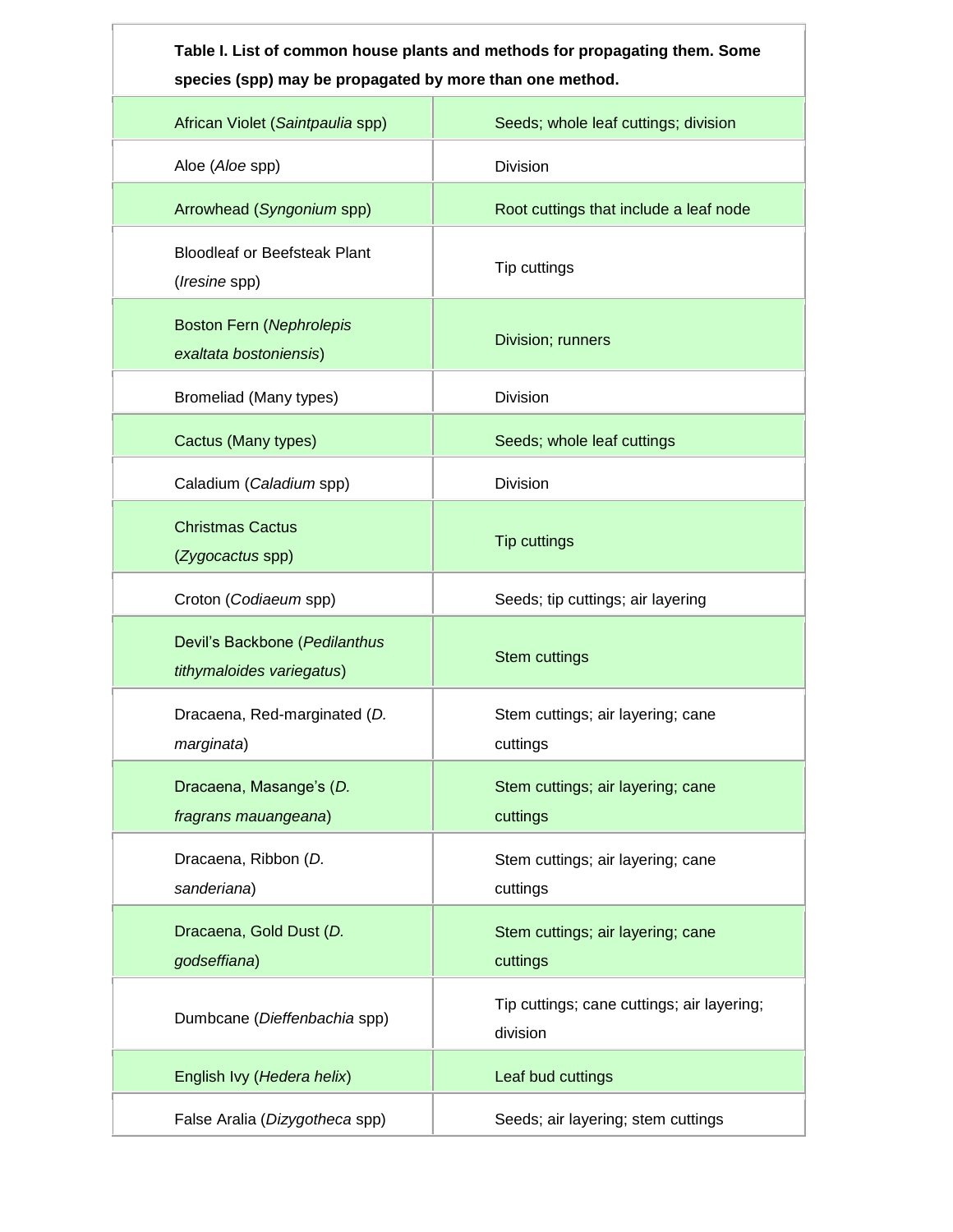| Fittonia (Fittonia spp)                    | Stem cuttings                                                     |
|--------------------------------------------|-------------------------------------------------------------------|
| Jade Plant (Crassula spp)                  | Tip cuttings; stem cuttings                                       |
| Kalanchoe, Christmas (K.<br>blossfeldiana) | Leaf cuttings; stem cuttings                                      |
| Kalanchoe, Dwarf Purple (K.<br>pumila)     | Leaf cuttings; stem cuttings                                      |
| Kalanchoe, Panda Plant (K.<br>tomentosa)   | Leaf cuttings; stem cuttings                                      |
| Moses in the Cradle<br>(Rhoea spp)         | Division; seeds                                                   |
| Peace Lily (Spathiphyllum<br>wallisii)     | <b>Division</b>                                                   |
| Peperomia (Peperomia spp)                  | Tip cuttings; whole leaf cuttings; leaf<br>bud cuttings; division |
| Philodendron, Heartleaf (P.<br>oxcardium)  | Stem cuttings                                                     |
| Philodendron, Splitleaf (P.<br>pertusum)   | Stem cuttings; air layering                                       |
| Pilea (Pilea spp)                          | Stem cuttings; division                                           |
| Prayer Plant (Marantha spp)                | Division                                                          |
| Rubber Plant (Ficus elastica)              | Air layering; seeds                                               |
| Schefflera (Brassaia spp)                  | Seeds; cuttings of half ripened stems                             |
| Snake Plant (Sansevieria spp)              | Leaf section cuttings; division                                   |
| <b>Spider Plant</b><br>(Chlorophytum spp)  | Division; runners                                                 |
| Swedish Ivy (Plectranthus spp)             | Stem cuttings                                                     |
| Umbrella Plant (Cyperus spp)               | Seeds; division; upside down stem<br>cuttings                     |
| Velvet Plant (Gynura spp)                  | Tip cuttings; stem cuttings                                       |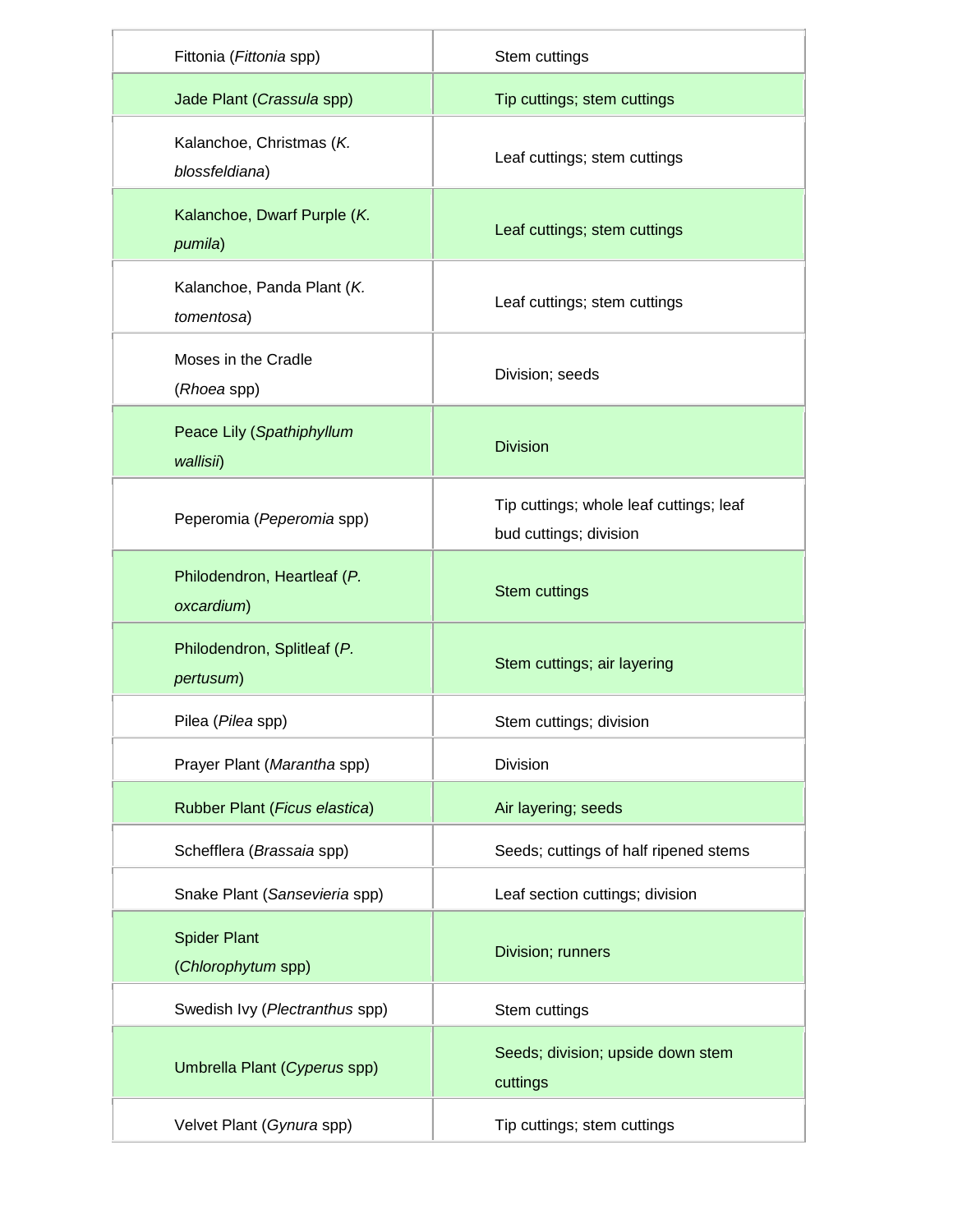Push the cuttings down in the medium about 1 inch. The medium should be moist but not soggy. Slip an airtight polyethylene bag over the cuttings and around the container. No further watering will be necessary. Place in a room at 60° to 70°F. Cuttings can be potted when they show an abundance of roots.

# **Tip and Stem Cuttings**

Tip cuttings (taken from the tip of plants) are used to propagate common house plants such as the velvet plant and jade plant. Tip cuttings generally are 3 to 5 inches long and are removed from the parent plant at a point just below a leaf (*Figure 1A*).

Swedish ivy, pilea, and fittonia can be propagated by stem cuttings (sections of stems with leaves attached). The cuttings should have three or four leaves for best rooting.

# **Cane Cuttings**

Cane cuttings are used for propagating dumbcane, Chinese evergreen, and similar plants that produce canelike or leafless stems. Cut the cane into small pieces 2 to 3 inches long. Place the cuttings on their sides slightly below the surface of the rooting medium, such as perlite. A bud eventually will sprout and form a new stem when the cutting is rooted (*Figure 1B*).



**Figure 1. Tip and stem cuttings (A), and cane cuttings (B).**

#### **Whole Leaf Cuttings**

Whole leaf cuttings are prepared from leaves with or without their stalks (called petioles). Roots and leaves eventually will form at the base of the leaf (*Figure 2A*). Peperomia and African violets commonly are started by whole leaf cuttings.